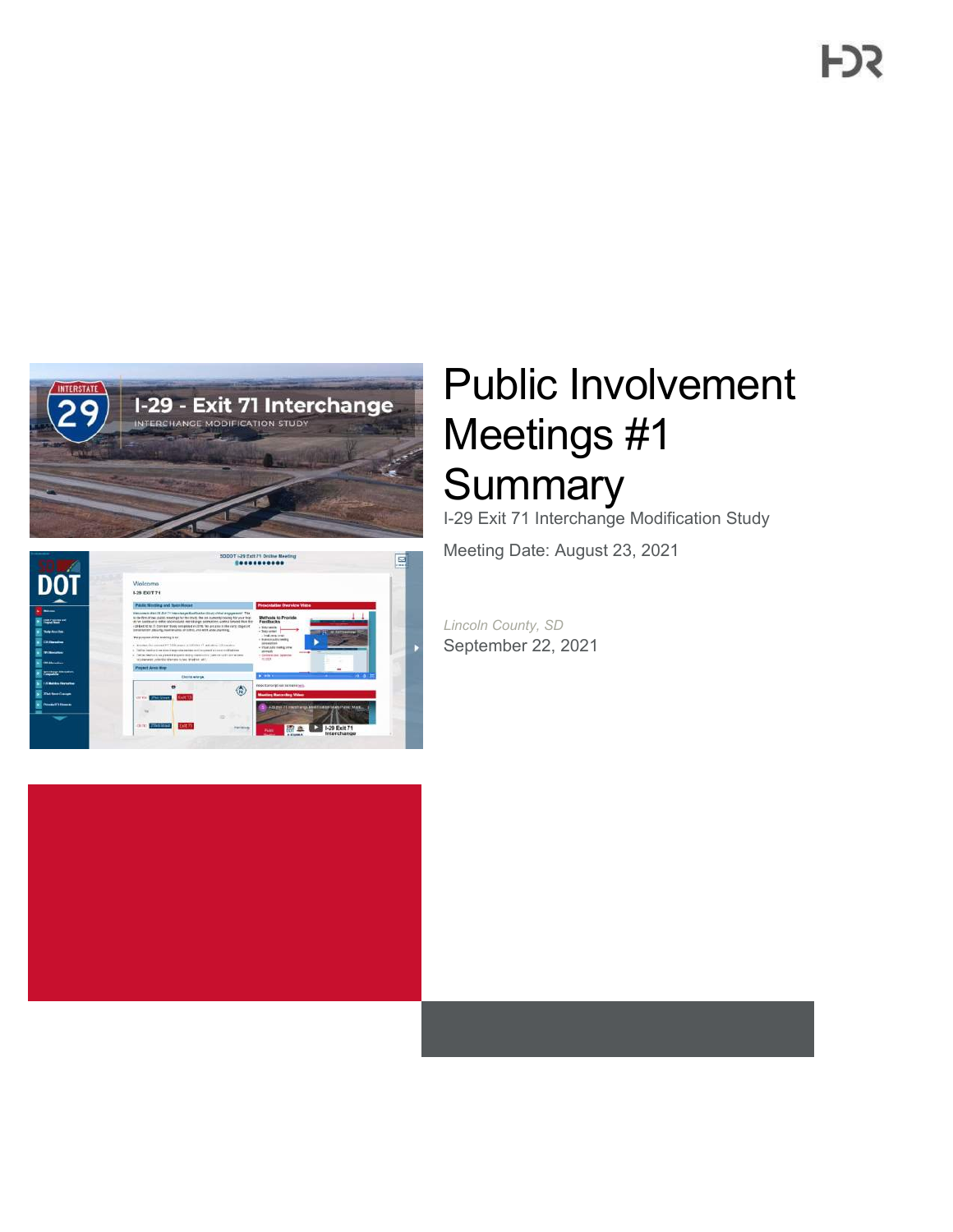

## Table of Contents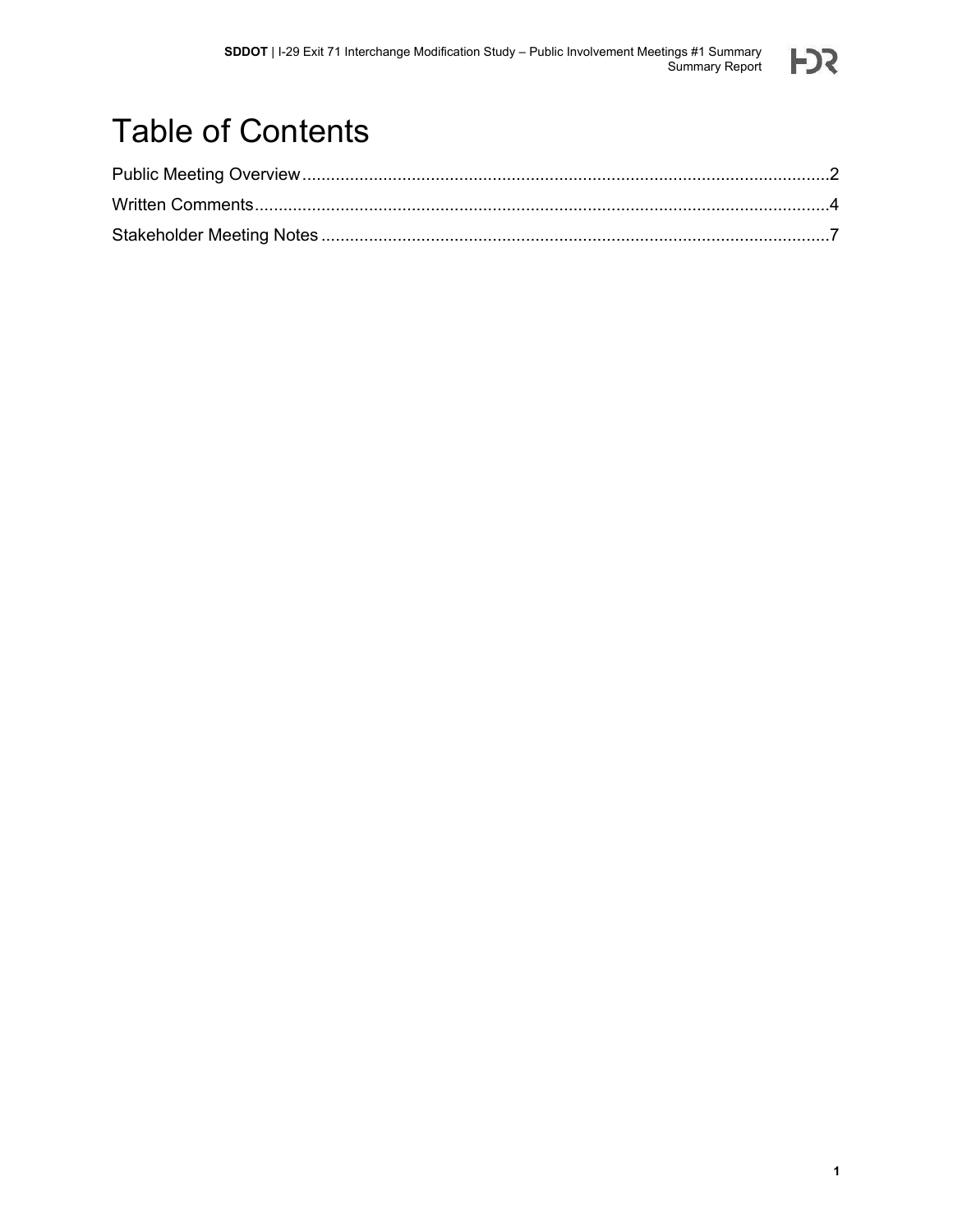### <span id="page-2-0"></span>Public Meeting Overview

**In-person Public Meeting:** Monday, August 23, 2021

- Tea City Hall, Tea, SD
- $\bullet$  5:30 7:00 p.m.

**Virtual (Online) Public Meeting and Comment Period:** Monday, August 23 through Friday September 10, 2021

#### **Study Website:** <https://i29exit71.com/>

#### **Virtual (Online) Public Meeting Website:** <https://i29exit71.com/onlinemeeting/>

This public meeting was setup as a hybrid type meeting where there was an in-person component with presentation on August 23, 2021, and a virtual component that was open through September 10, 2021.

The following is a summary of available public involvement statistics:

- $\bullet$  In-person public meeting attendance:  $50+$  (estimated from sign-in sheets)
- Virtual presentation views: 34 (unique viewers, includes livestream)
- Website-submitted comments: 8
- Comment card and email comments: 5

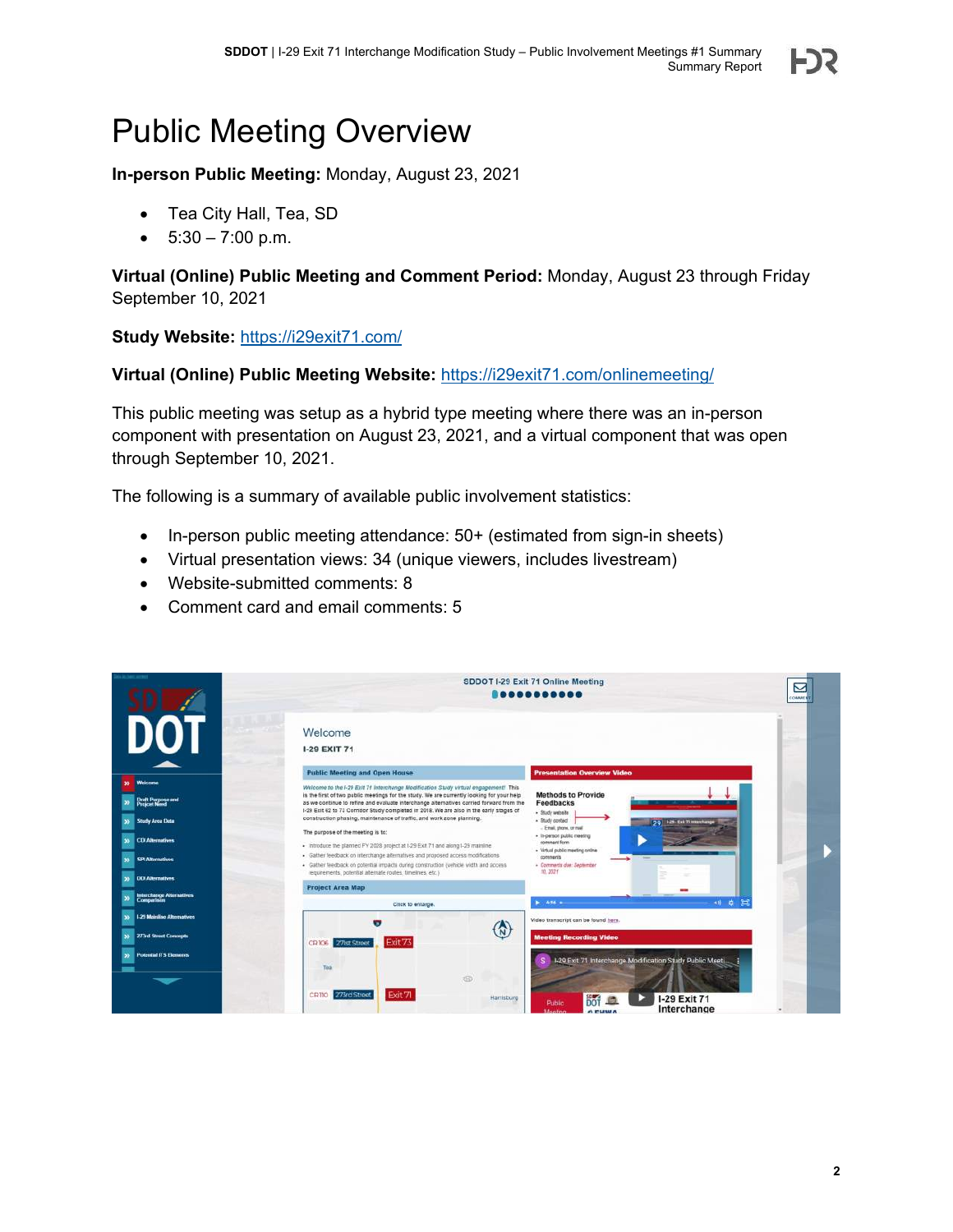**I-29 - Exit 71 Interchange** 

**INTERCHANGE MODIFICATION STUDY** 

#### **PROJECT OVERVIEW & OBJECTIVES**

SDDOT plans to reconstruct the existing I-29 Exit 71 interchange as part of an anticipated 2028 construction project. Three interchange types have been carried forward from the I-29 Exit 62 to 73 Corridor Study completed in 2018:

- **Compressed diamond interchange**
- **Single point interchange (SPI)**
- Diverging diamond interchange (DDI)

The planned 2028 project will also reconstruct I-29 mainline to a 6-lane section (3 lanes in each direction) between I-29 Exit 71 and 73. The southern limits of this 6-lane reconstruction will be determined as part of the study.

The study is a collaborative effort between the South Dakota Department of Transportation (SDDOT), Federal Highway Administration (FHWA), Sioux Falls Metropolitan Planning Organization (MPO), Lincoln County, City of Tea, and City of Harrisburg.



**Refine and Evaluate Alternatives** AUG-SEPT 2021

**Public Meeting #1** Monday, Aug 23, 2021

> **Review and Revise IMJR** OCT-DEC 2021

TBD

**PROJECT SCHEDULE:**

**WE ARE HERE**

**Data Collection and Analysis** FEB-AUG 2021

#### **PUBLIC MEETING:**

| Date: | Monday, August 23, 2021                                           |
|-------|-------------------------------------------------------------------|
| Time: | 5:30 PM $-$ 7:00 PM                                               |
|       | <b>Location:</b> Tea City Hall – Council Room<br>600 F 1st Street |

Tea, SD 57064

*Tell us what you think:* Input gathered will aid in refining and evaluating interchange alternatives as part of the study's next steps.

Questions and written comments will be accepted until September 10, 2021, and may be submitted at the public meeting, through the website, or directly to one of the project contacts.

A virtual component of the public meeting will also be available at the study website starting the day of the public meeting.

**LEARN MORE:**

### **www.i29exit71.comPROJECT CONTACTS: Jon Wiegand, P.E., PTOE Steve Gramm, P.E.** *Consultant Project Manager (HDR) SDDOT Project Manager* 605-782-8105 605-773-6641 jonathan.wiegand@hdrinc.com steve.gramm@state.sd.us **Q FHWA** LINCOLN **Public Meeting #2 Environmental Study** JAN-OCT 2022 **Develop, Submit Environmental**

**Final IMJR** JAN 2022

**Scan** FEB 2021-JAN 2022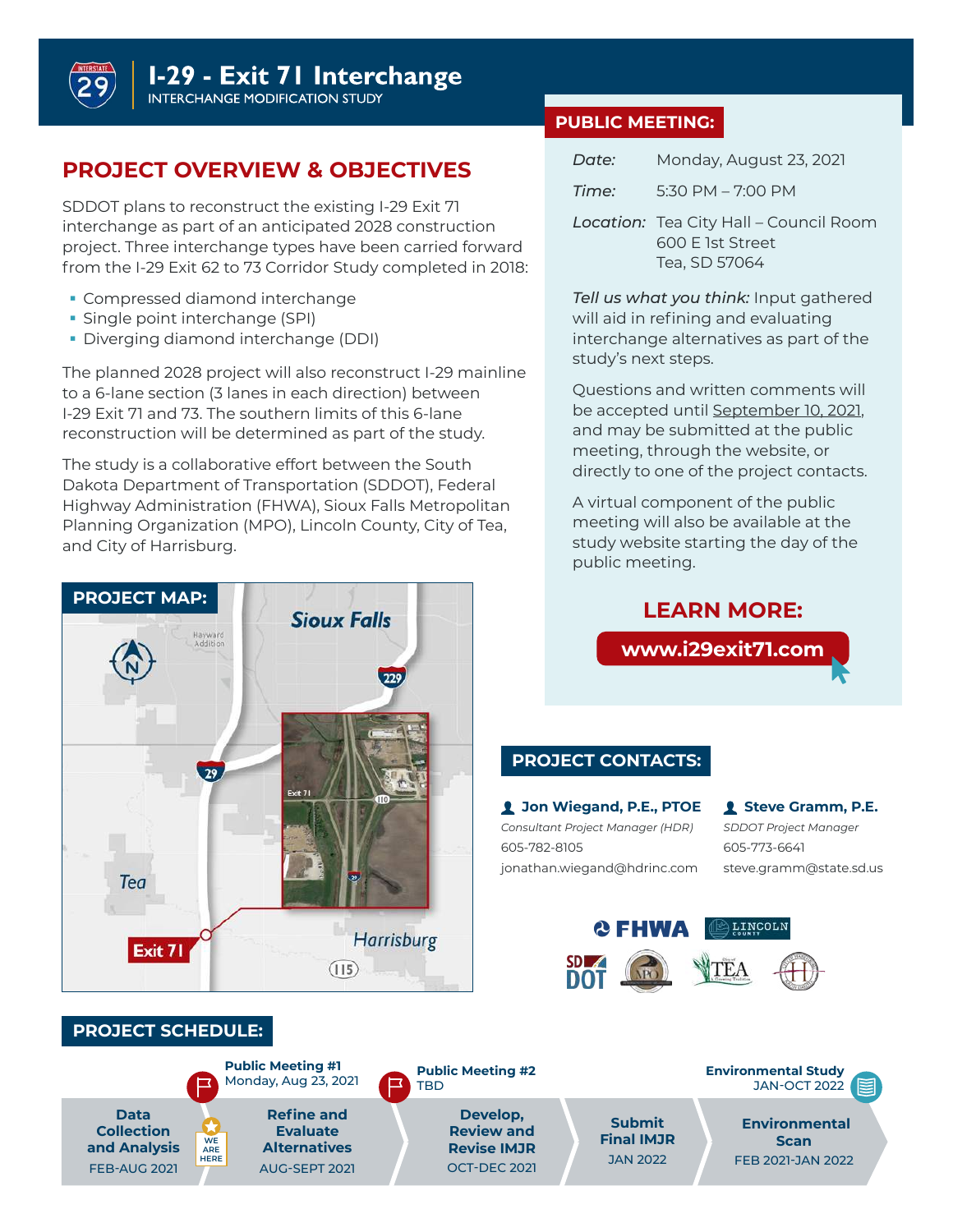

### <span id="page-4-0"></span>Written Comments

A summary of comments provided to the study team are included below. The method used to submit the comment and submittal date are noted in the heading.

#### **Method: Comment card (8/23/2021)**

Recommend widening to Lennox exit with having use the stretch from Exit 68 to Exit 73. Also recommend leaving enough room within any of the options for additional lanes on 273<sup>rd</sup> Ave. East and west to prevent major redo of exit if widening is needed.

#### **Method: Comment card (8/23/2021)**

Please check into drainage of creek to the south of exit 73 as well.

#### **Method: Comment card (8/23/2021)**

Informative meeting – prefer diverging diamond over 273.

#### **Method: Comment card (8/23/2021)**

Fuzzy

#### **Method: Comment card (mail) (8/26/2021)**

Compressed bridge over I-29 at exit 71 should be 5 lanes wide. Six lanes should be put in place to exit 68. Semi truck traffic is huge on I-29.

#### **Method: email (8/24/2021)**

After listening to the presentation and then visiting with the representatives from the Federal Transportation, HDR, and the State DOT, I feel that the "Compressed Diamond OVER I-29" would be my first choice with the "CD UNDER I-29" being the second choice. Reason being: CD Over is the cheapest and will hand the traffic flow starting with no traffic signals. Personally, I could care less whether the Interstate goes over or under CH 110. I would rather that decision be made by the DOT and HDR after the study is completed as to the effects of the Poer lines, water levels, and the airport runway Interference issues.

I also feel the six lanes added at the time of bridge rebuild is a great addition. Even today, merging into the heavy traffic flows at the AM commute time is tough with the short "on ramp" length and the forced merge at the bottom of the ramp with traffic at 80 mph! A "protected merge lane" is almost a necessity.

I don't like traffic signals any sooner than absolutely necessary and the other four options would require them immediately.

Thank you for the opportunity to hear about the project and issues and talk to those involved. If there is a mailing or email list, please include my contact information.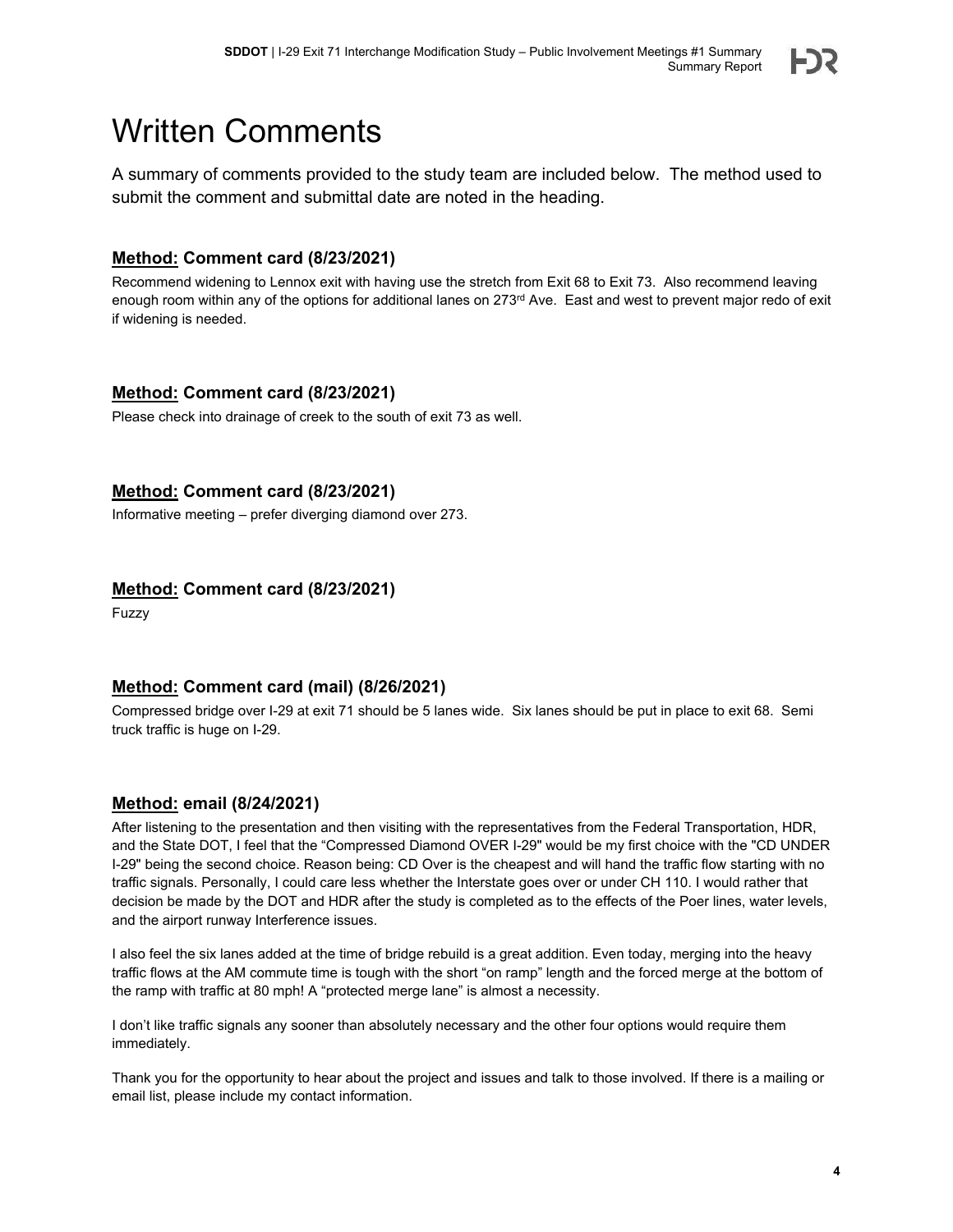#### **Method: study website (8/19/2021)**

Good day, i believe the compressed diamond would work great but would also like to know of there is thoughts on adding a zipper lane and onramp off ramp for 85th street. Lots of building going on in that area and very difficult access. Would allow better commute and greater access to thousands on families and dozens of large businesses.

#### **Method: study website (9/3/2021)**

Thank you for taking the time to introduce the options for the changes to the I-29 Exit 71 interchange. From my point of view, the safest option would be the compressed diamond. I would like to see 273rd street widened at the interchange and under the interstate. I feel that would help with the local farm machinery; allowing for more room and relieving any site limitations. One of my concerns, regardless of the option selected, is the drainage in the area. There have been drainage issues since we moved here in 1994. They have been made worse by each construction project in the neighborhood. I would ask that the water issue be seriously and intentionally considered during this project. It would be wonderful if the improvements to exit 71 would not make water issue worse, but actually improve it! Thanks for your time.

#### **Method: study website (8/15/2021)**

It looks like Compressed Diamond Interchange Over Interstate would be most economical to build and will function well for a wile. Considering future Sioux Falls expansion a Partial Cloverleafs interchange Over Interstate is ideal, and it will give an easy way to convert to Full Cloverleaf Interchange in the future when traffic increases. (I don't know why it is not in the given options). Please do not build Diverging Diamond Interchange because it as very confusing a specially for older drivers, and has too many traffic stop lights. DDI is the worst design I ever seen.

#### **Method: study website (9/5/2021)**

Taking into consideration all of that history, and probabilities of future development and traffic increases, I suggest that the 3 lane width continue through the most Southern stretch of the study area to 276th St. Lennox is and will continue to be a bi-directional commuter town. Most people living in Lennox work in Sioux Falls, while most of the people employed in the various industries (approx, 800) jobs) in Lennox commute there from outside that city, primarily from the North of exit 68. A significant change in traffic on I-29 is easily noticeable at Exit 68.

In addition, I suggest the SPI Under Interstate design would work best at Exit 71 due to the nature of the surrounding land and existing land uses. It will also best accommodate future development to the East of the exit, which is inevitable. In addition, that design of interchange is also familiar to users of that stretch of Interstate.

#### **Method: study website (9/2/2021)**

Who is responsible for the condition of the pavement of the bridge and the road immediately adjoining the bridge on both sides between now and 6 years from now? It is already in poor condition as it is broken up with pot holes and a sharp ledge as you get on the bridge from both sides. Lots of big trucks and heavy equipment travel it every day. Thank you for your consideration.

*Study Team Response to Questions: SDDOT is responsible for the bridge over I-29 and the interchange intersections. Lincoln County is responsible for the highway outside of the interchange footprint.*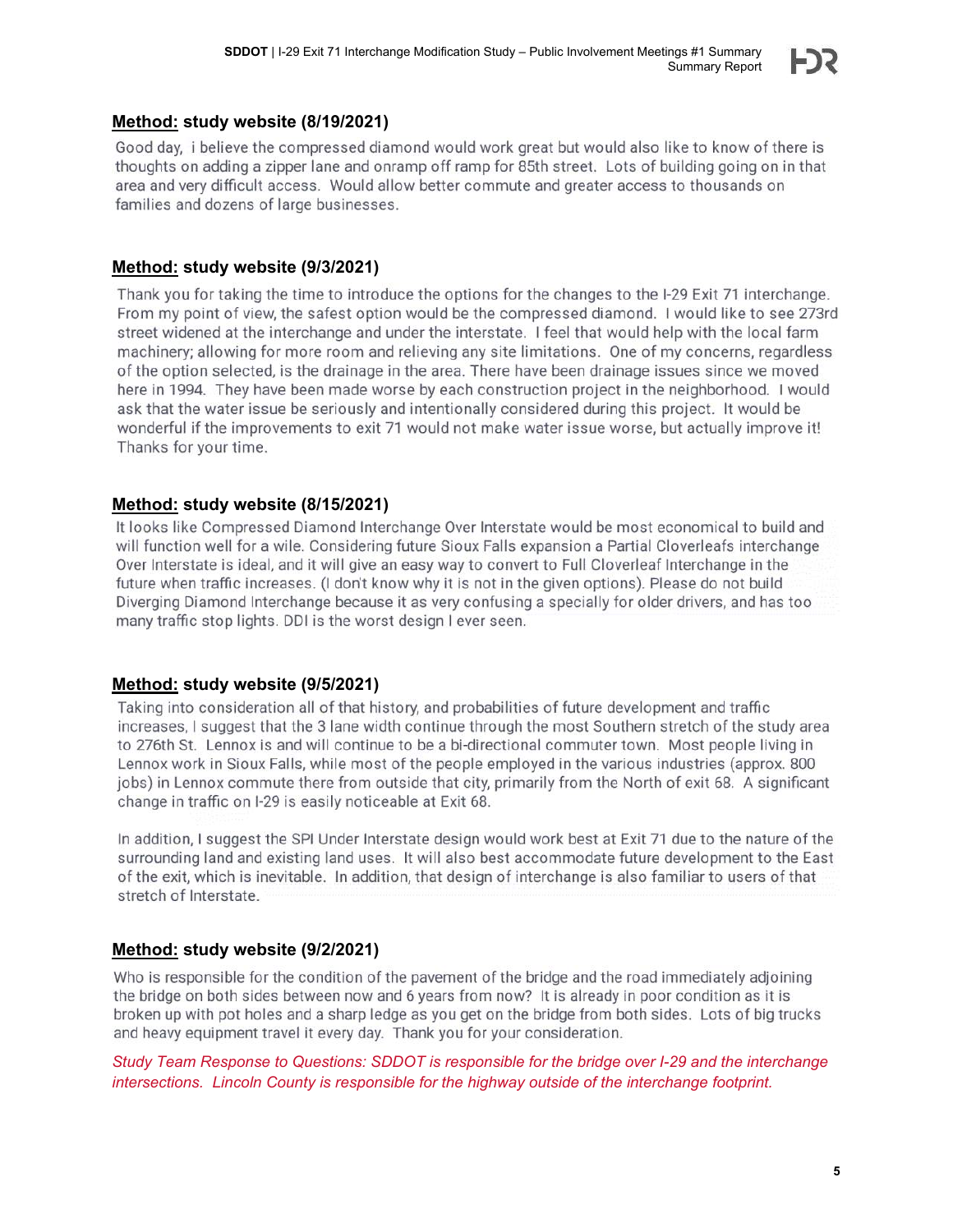#### **Method: study website (8/21/2021)**

Interstate 29 needs an off ramp/Exit to 49th St. This would help alleviate some of the traffic off of 41st Street off-ramp

#### **Method: study website (9/22/2021)**

This is the exit that I primarily use. I am for a simple upgrade to the exit, which would be the compressed diamond over the interstate. If the traffic at this exit merits lights in the future, they could be added to the on/off ramps at that time. The traffic volume is no where near what it is in Sioux Falls and many of their exits are a diamond structure. I cannot see any benefit of spending more money than what is necessary to construct a simple upgrade to this exit.

#### **Method: study website (8/24/2021)**

After attending Monday's meeting in Tea, I would lean towards the Compressed Diamond with the County Road over. I would like to see three lanes (Or at least the grading for three) from 68 north, but a must would be a protected onramp lane from 71 like 73 north, so technically 4 lanes north from 71. I prefer this design because it could more easily expand, and could be built without traffic lights initially, but added later if needed. The other two designs would require signaling upon construction. Because of the area. I believe there would be large portions of the day that would not require signaling for the traffic volume. It seems to me that the DDI is overly complicated (and expensive) for that intersection. An SPI with CR over is confusing to me. I have never liked the one at I-229 and 10th in Sioux Falls. If an SPI was used, a CR under would be better (Like 73), but I would have a hard time justifying the benefit/cost ratio for changing the CR to going under. The presenters brought up an excellent point, I believe the SDDOT is very mindful of road grades that are threatened by flooding. Closing an Interstate highway is a serious matter. I would certainly encourage a raising of the roadbed to help mitigate that issue north of 71. Keeping I-29 under the CR at 71 may help with the issue of the powerline and the airport runway clearance.

As a sidebar... the DOT representative explained the issue of the business drive to the north of the CR east of I-29. That there is no road district controlling that industrial area. I understand there are legal issues and the like, but I really hope the State can come up with a compromise that allows for the construction of a paved approach from the industrial area to the CR (The drive would most likely need to be relocated to the east regardless) I mention this because that area has heavy truck traffic and during inclement weather, large amounts of debris, dirt and gravel are deposited on the CR. It is hazard for two wheel traffic, a sloppy mess to regular traffic, reduced stopping ability and hard on the paved surface. A paved extended approach from the industrial area which is not paved, only minimal gravel, should help some of the slop to be deposited there instead of on the paved portion of the CR.

Thanks so much for the opportunity to comment on your project.. Good luck with your planning.

#### **Method: study website (9/4/2021)**

The least expensive option seems to make the most sense considering the current economic climate especially when all options were said to be equally good for safety and for increased volume. The other considerations of wetlands, airport and powerline interference were addressed by keeping the highway over the interstate instead of raising the interstate.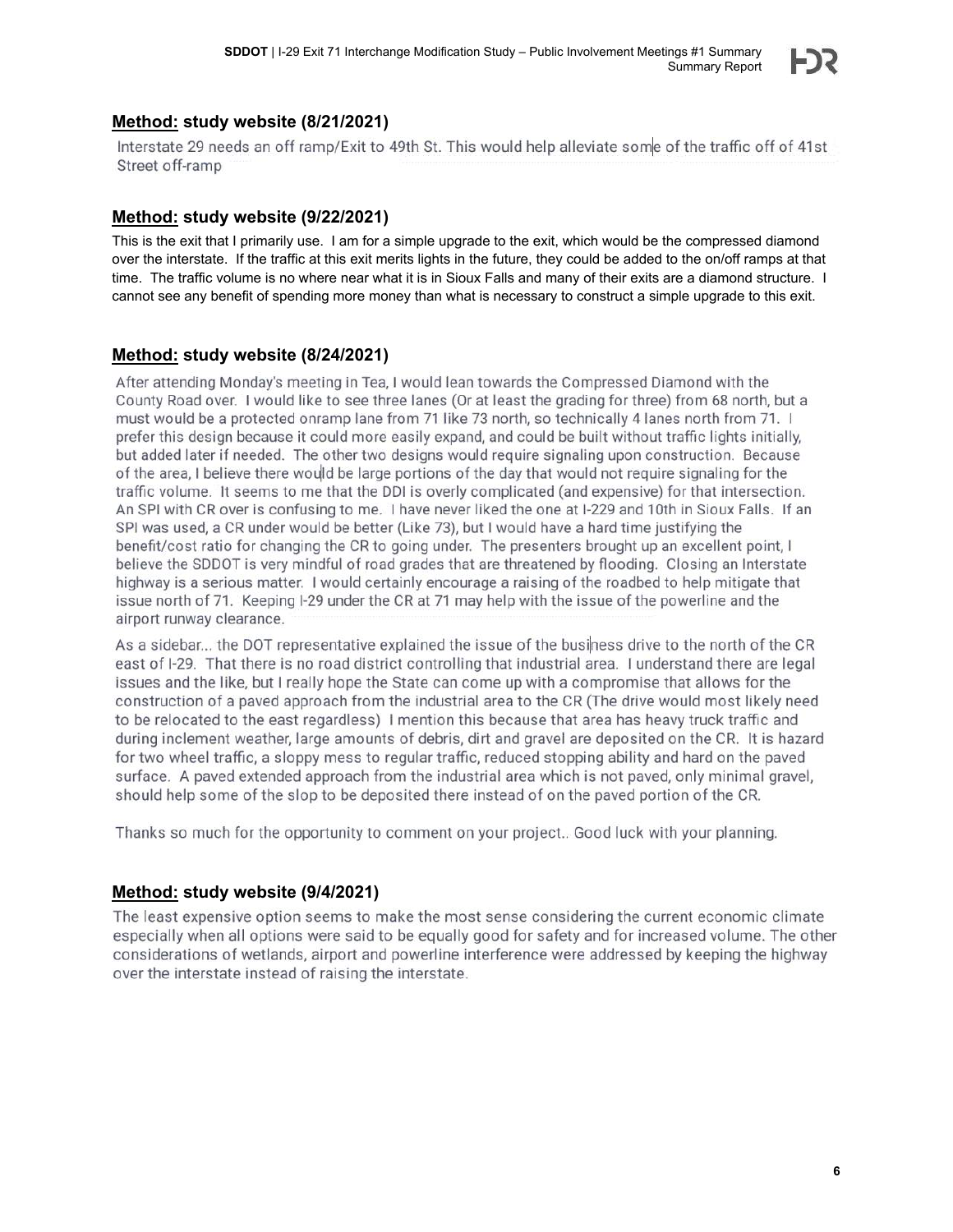

### <span id="page-7-0"></span>Stakeholder Meeting Notes

#### **Monday, August 23, 2021**

Tea City Hall, Tea, SD

'West of I-29' stakeholders: 1:00 p.m.

'East of I-29' stakeholders: 3:00 p.m.

The following are meeting minutes from the two stakeholder meetings.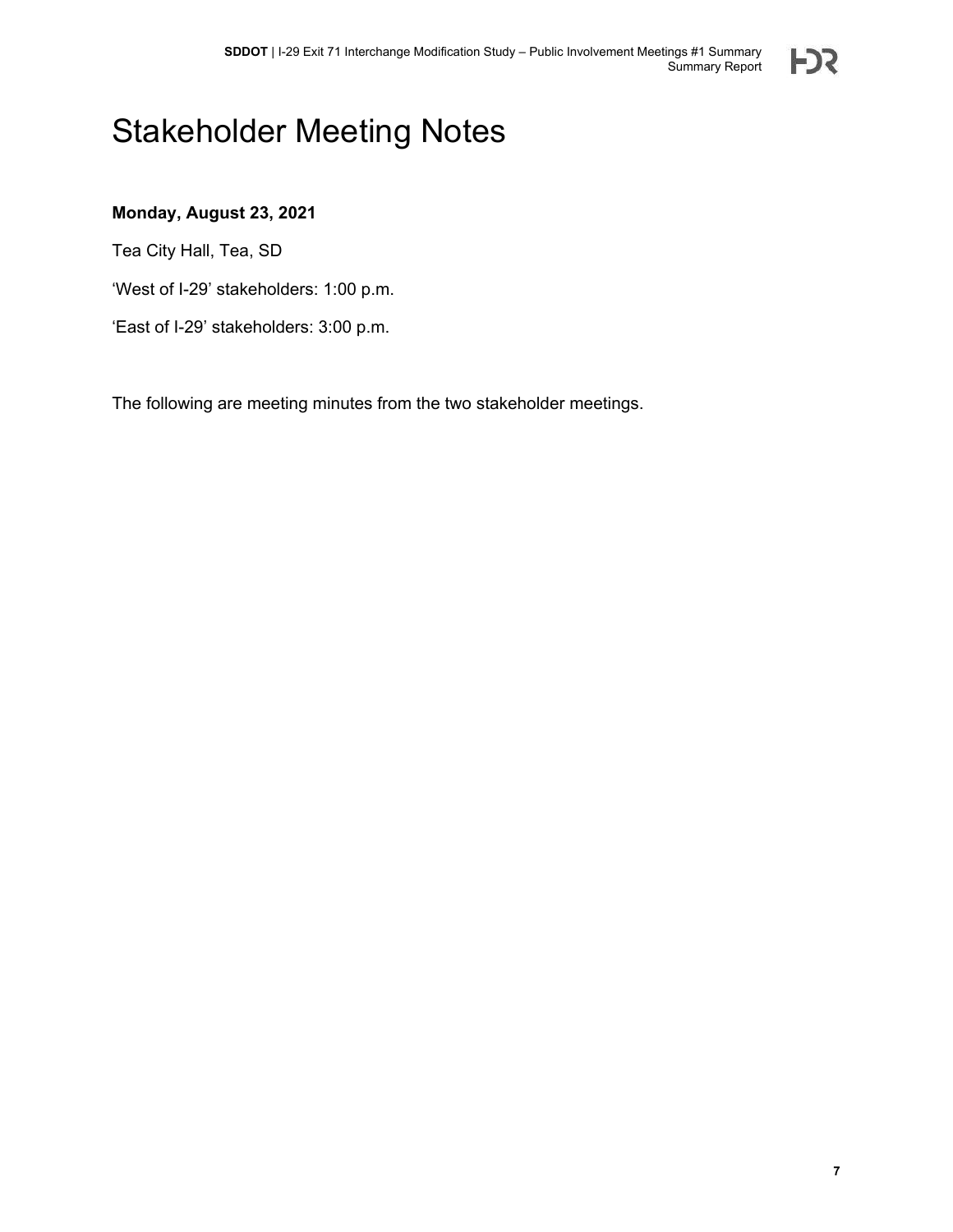### Meeting Minutes

|          | Project: I-29 Exit 71 Interchange Modification Study |
|----------|------------------------------------------------------|
| Subject: | Stakeholder Meetings, August 23, 2021                |
|          | Date: Thursday, August 26, 2021                      |
|          | Location: Tea City Hall, Tea, SD                     |
|          | Attendees: See sign-in sheets (Appendix)             |

### Stakeholder Meeting #1

*Focus area: Businesses and properties west of I-29 (1:00-2:30 pm)*

**Harvard Integrations comments** 

- Trucks/truck loads are 16' tall and 16' to 20' wide
- Routes head north and south on I-29
- Concerns:
	- o Total interchange closure
	- o What routes will be usable given the needs of their loads (both within area interchanges and along I-29 through the work zone)
	- o Spring (time) closures

#### Tea Area School District comment

- School district boundaries cross I-29.
- One bus route would need to be re-routed if 273<sup>rd</sup> street is closed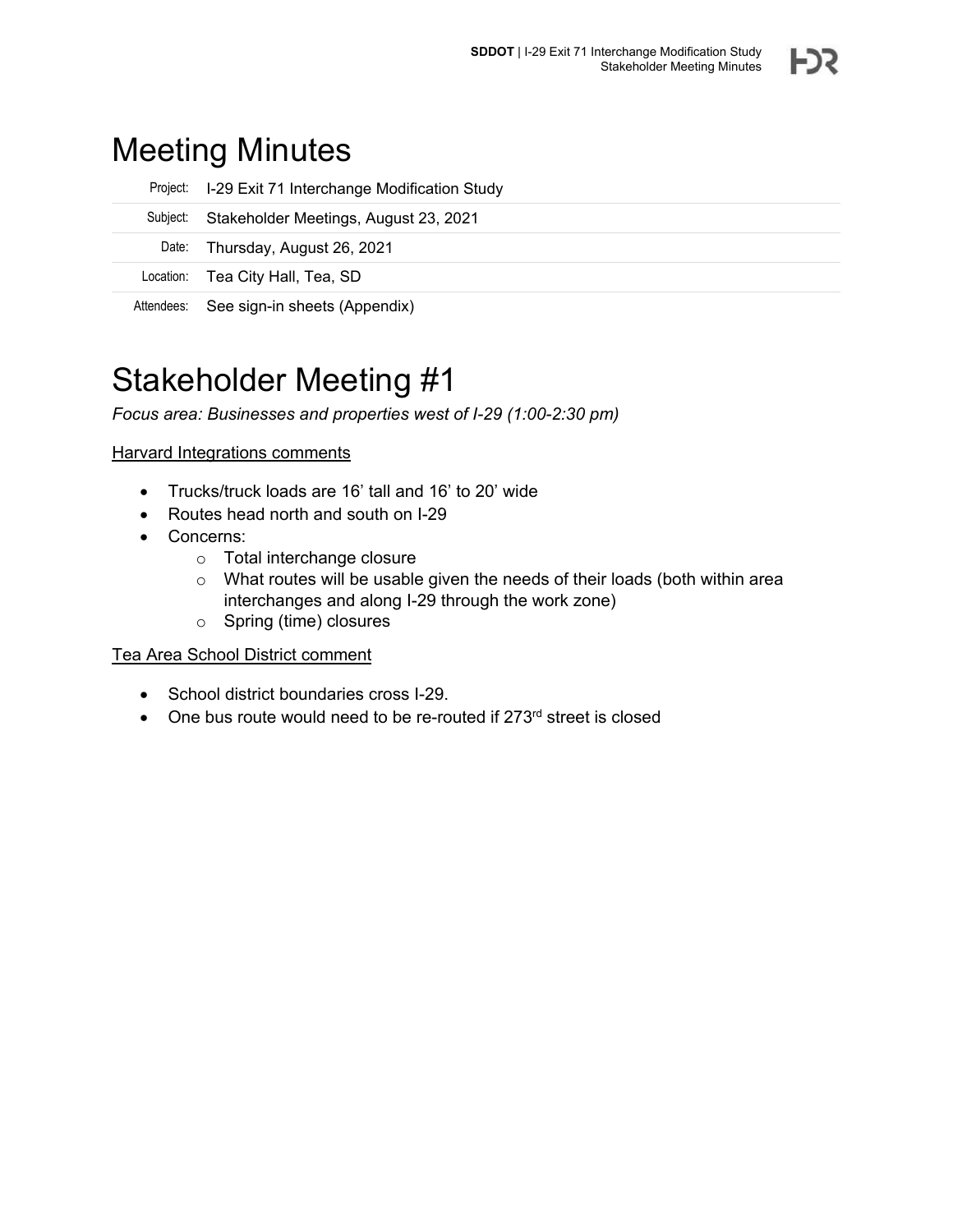*Focus area: Businesses and properties east of I-29 (3:00-4:30 pm)*

Traffic Solutions comments (property along  $273<sup>rd</sup>$  Street, between Ironworks Ave and Kenworth Pl)

- Ironworks/Kenworth access frontage road option concerns
	- $\circ$  Reduces employee parking area (part of current parking is on SDDOT ROW)
	- o Distance between frontage road and building
	- o Concrete trucks would constantly be driving in front of business
	- o Can trucks make this turn? (HDR note: option shown accommodates a WB-67 design vehicle)
	- o Blocking of access to Ironworks
- $\bullet$  Discussed possibility of shifting 273<sup>rd</sup> Street south and how that could increase spacing between frontage road and:
	- o Traffic Solutions building face
	- o 273rd Street
	- o HDR indicated an option can be developed to investigate further
- Discussed possibility of a connection at the back of the Traffic Solutions parcel (applicable to any parcel between 273rd Street and Nine Mile Creek)

#### L.G. Everist, Inc. (Ace Ready Mix)

- Were the radii for the proposed frontage/access roads designed for double trucks? (HDR note: option shown accommodates a WB-67 design vehicle)
- Ace Ready Mix can provide number of daily trucks if useful
	- o Estimated at upwards of 100 per day during the summer
	- $\circ$  Noted that traffic counts collected in March likely didn't account for their seasonal volumes (HDR note: volumes were factored to a summer design season; futureyear forecasts accounted for development/redevelopment in the area to grow traffic and thus may account for their summer season volumes)
- Trucks are primarily routed on I-29 NB going out and I-29 SB coming back in
	- $\circ$  This is advantageous to current access operations, where trucks are making a right turn onto 273<sup>rd</sup> Street when exiting and then a left turn from 273<sup>rd</sup> Street into the access when returning
- Saw loop circulation opportunities with proposed access road options
- Anticipates higher demand to the east on  $273<sup>rd</sup>$  as Harrisburg grows, which will require a left turn onto 273rd Street